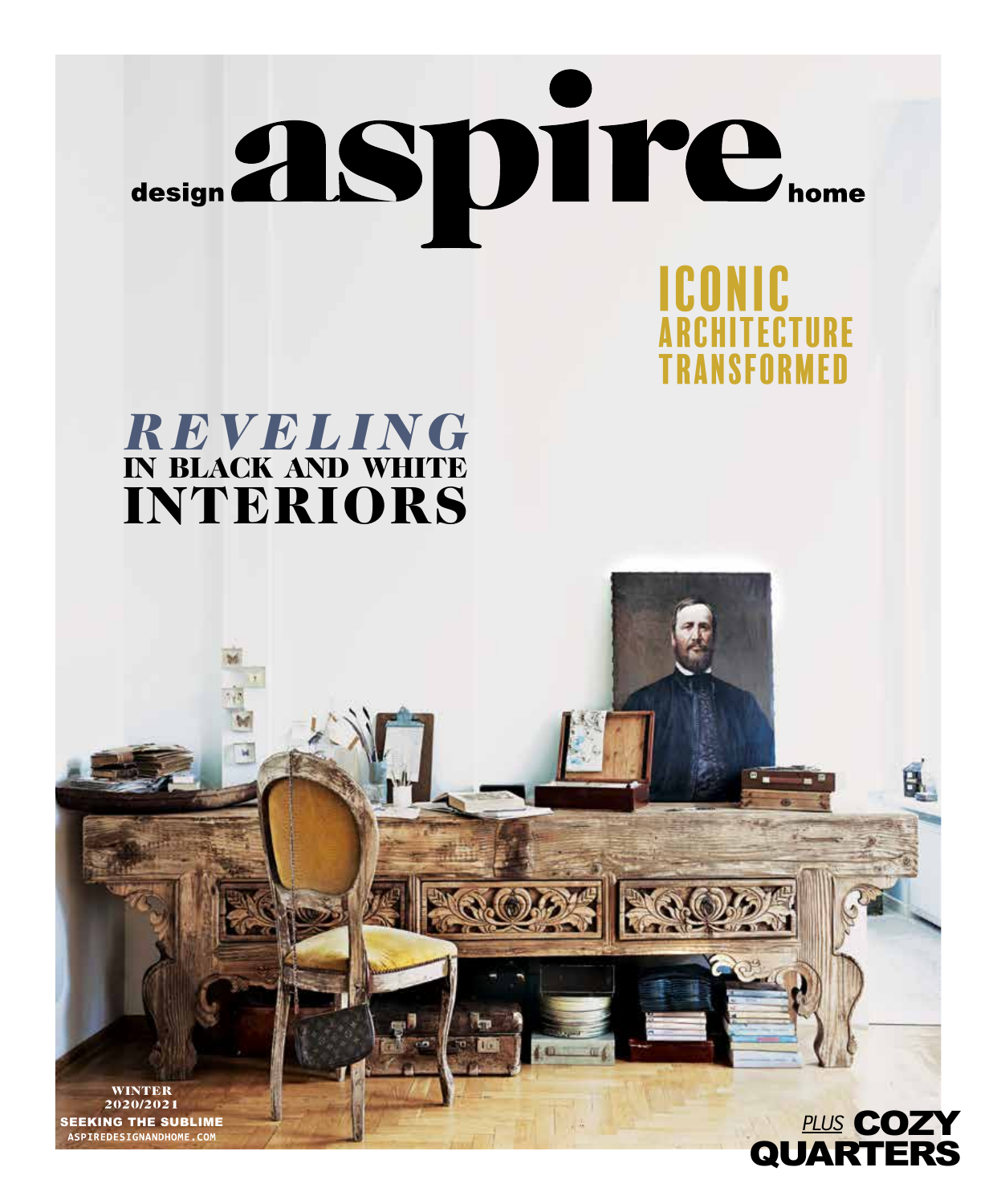

### **Project: Los Angeles, CA**

In my own Spanish Revival-style home, the original wood paneling is a bit out of character. I stripped several layers of paint and then stained it, and the fireplace surround is the original brick. The artwork is a mix of pieces I have been collecting for the past 15 years: a good mix of funky vintage store finds as well as more important vintage paintings. We do a lot of entertaining in this room – there's a bar on the opposite side of the room. We love to light a fire and enjoy conversation with guests, but it's also the perfect spot to cuddle up with a book on a rare cold day in LA.

**Jeff Andrews Design**  *jeffandrewsdesign.com*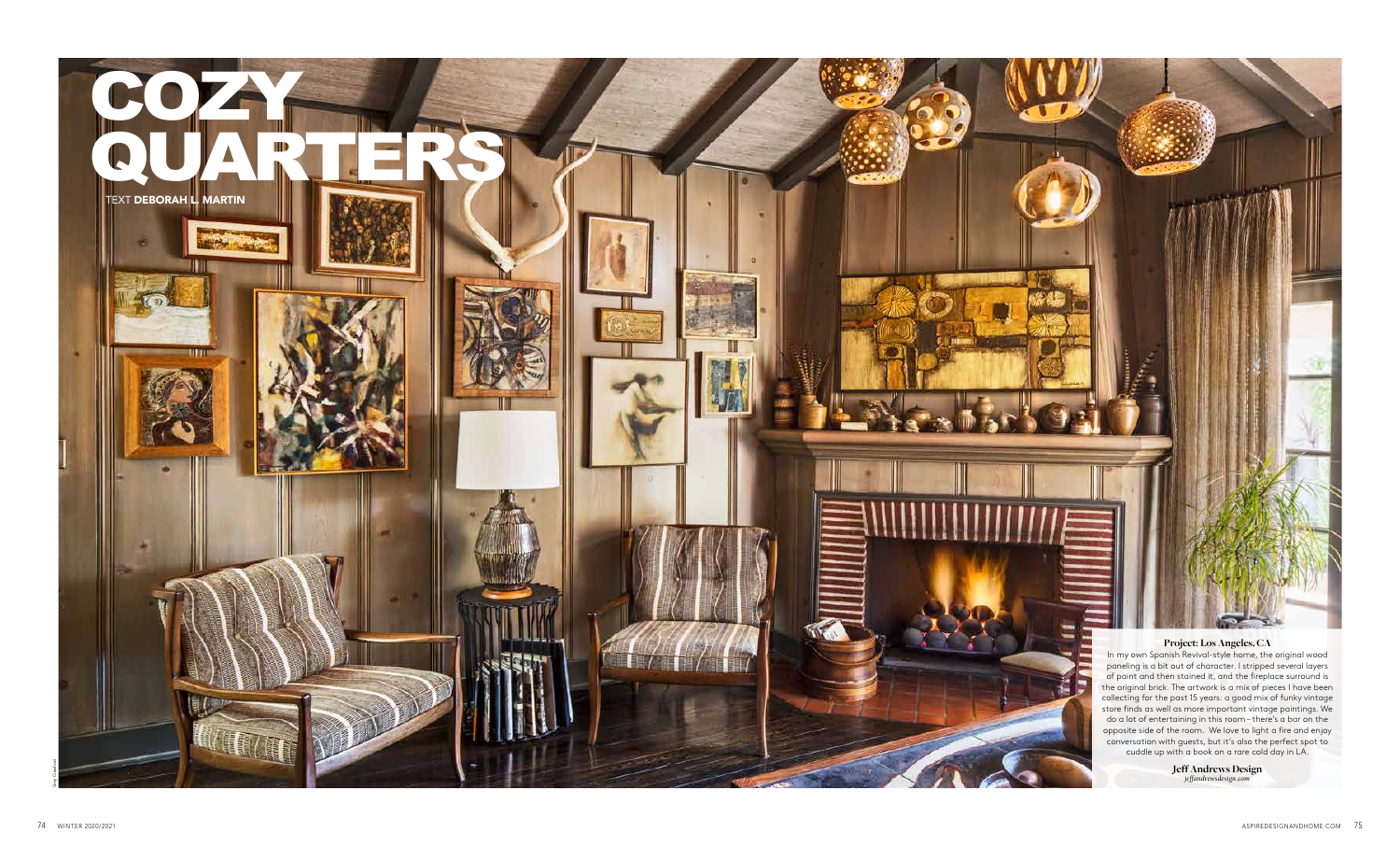

#### PROJECT: New York, NY

In a dead space that wasn't being used I created a seating and music listening room. The family now uses it all the time. Every room in the home has pops of uniqueness that grab your attention. In this room it's the fuchsia statue of David. The walls are painted in Benjamin Moore's Amazon Green and the hardwood floors are covered by an orange and charcoal wool area rug from Uttermost. The drapes are custom made from a tortoise shell patterned fabric. I found the cabinet on the side of the road and only paid \$40 for it! The David statue is an oxymoron wonder ancient, historical, classic, biblical, purple, velvet and naked. He grabs your attention but doesn't overpower you.

> Kelly Dunn, Fathom Design Company fathomdesigncompany.com

**PROJECT: Silver Bav,** Shelley Point Peninsula, South Africa In this sitting room, we maximized the views and wanted the interiors to reflect the outside environment. The sitting area color palette echoes the colors of shells found on the beach below. Concrete ceilings echo the textures of sand and rock, while open, glassed gables in the roof-ends provide a moving-picture show of clouds and sky. Sisal carpets, the tent-like thatch and timber elements (such as lime-washed oak walls and doors) bring in the softer natural fauna elements of the surrounding reeds and grasses. The geometric artworks are by Kris Ruhs, and were acquired by the homeowner on her trips to Italy.

**SAOTA Architecture and Design** saota.con



#### PROJECT: The Plains, VA

This was a renovation and expansion of a 1970's house in horse country, with great views of the Virginia landscape. The client wanted it to be another sitting area as an extension of the living room area, but more intimate. Not a library but a place where one could read or have a smaller conversation nook. The floors are American rift white oak, but we softened them with the Moroccan tribal rugs, set in layers, and we had the linen sheer drapery panels handpainted with gold circles by a textile artist in California, adding a modpattern in the room. The wife loves blue tones, so each room has different hues, but never to match. Here the Jonathan Adler sofa gets its blue, and the magenta color in the small rug adds color tension. The modern wing chair is by Turkish design firm Autoban, and next to it, sits a black Chinese garden stool. A pair of French 1950's artist low tables are from the Paris Flea Market.

> **Nestor Santa-Cruz** nestorsanta-cruz.con



#### PROJECT: Washington, DC

This 250-square-foot den holds the only television on the first floor and also has ample bookshelves, making it the perfect retreat. We opened up an enclosed area to create a little niche where the bar cart currently sits, and we satisfied our client's passion for color, pattern and antiques. The play of pattern and depth of color are representative of the palette of the house. We have noticed that our clients are very interested in "destination rooms." These are often smaller in scale where they can work, read or take a call in private.

> **Marika Meyer Interiors** meverinteriors.com



#### PROJECT: Los Angeles, CA

In a newly constructed home, a master sitting room feels warm and comfortable. Walnut flooring and a gray marble fireplace surround are just two of the beautiful details that add texture and visual interest. The owners use this room to read and relax, and as a sanctuary from two young children. We have had more requests for den-type spaces during this time. With everybody at home, clients who have more open-plan homes have found it necessary to find a quiet space.

**Studio William Hefner** williamhefner.com



ASPIREDESIGNANDHOME.COM 77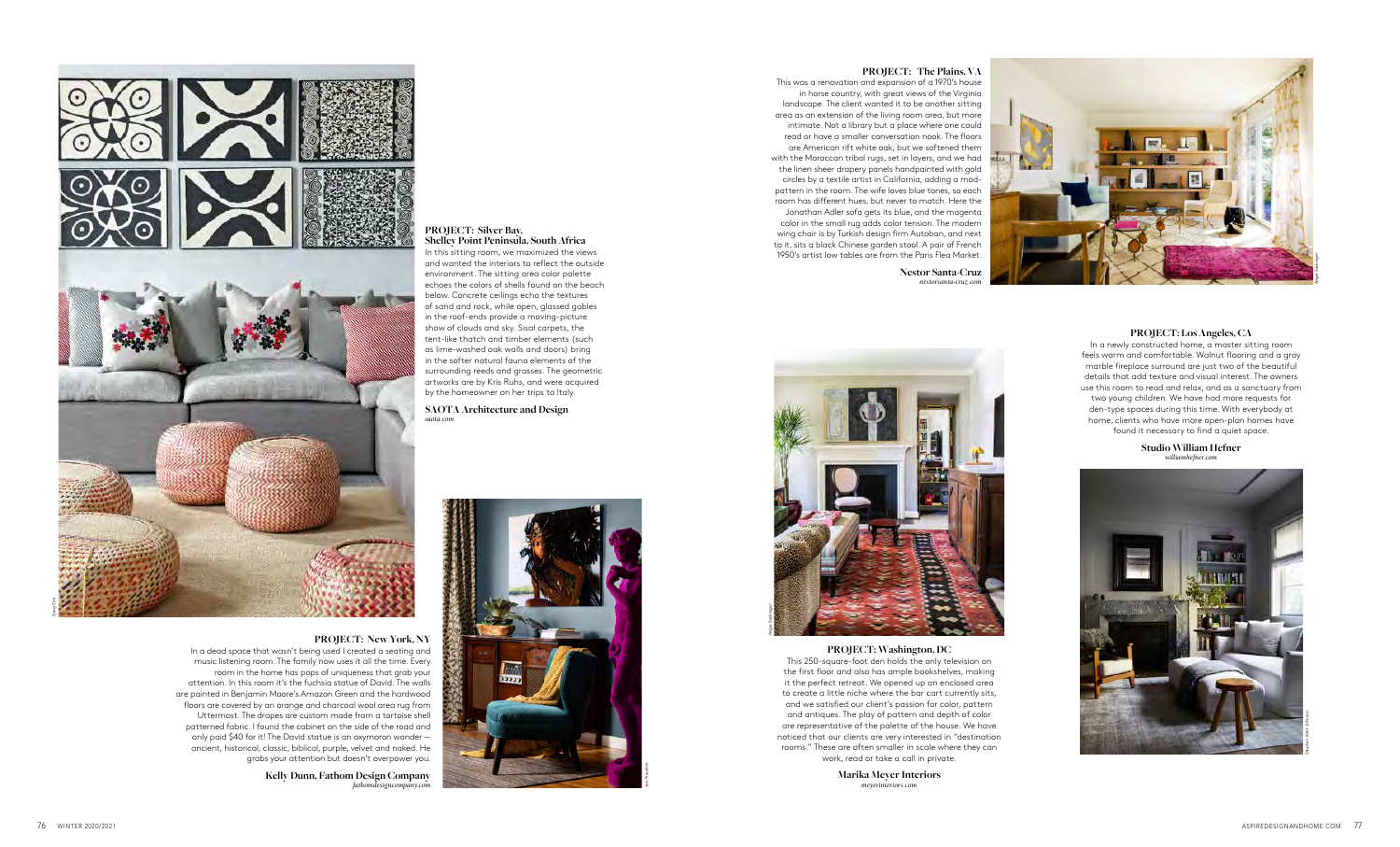#### **PROJECT: New York, NY**

In this renovated apartment, a library/sitting room was created as a through-space between the living room and the office. Elegant mid-20th-century Italian furniture is offset by the white oak paneling and white varnished flooring, and the room provides a showcase for the owner's extensive collection of John F. Kennedy photographs and memorabilia. Our clients are increasingly interested in more relaxed family rooms like this, as opposed to more formal living spaces. – Michael Daddio

**M. Daddio Artisan Builders**  *mdaddio.com*

Interior Design **Luca Andrisani Architects**  *lucaandrisaniarchitects.com*



This new construction home is a larger space for the client, allowing them to have an adult sitting area and television space. The kids have their own space in the basement. But the room had to be kid friendly as well, so we used performance fabrics and wipeable surfaces. This sitting area is on the first floor, connected to the kitchen with an open floor plan, with a pair of double doors that lead out to a patio. The dragonfly print on the wall is actually a screen that pulls down to cover the television when it is not in use.

**Byron Risdon LLC**  *byronrisdon.com*

#### **PROJECT: San Francisco, CA**



This room always existed in the original home but was part of a larger home office space. We worked with Feldman Architecture to reconfigure this level, so this room became the study, and it is across from the new home office, an art room for the kids, and a guest suite. It's a cozy room – only 9 feet by 12 feet! The clients wanted a cozy, technology free space for the parents and kids. In many ways, it works like a mini library inclusive of a fully stocked bar cart. And when they are working in the adjacent office, they wanted this room to serve as a "break-room." The serenity of earth tones keep it very calming.

> **Kendall Wilkinson Design**  *kendallwilkinson.com*

### **PROJECT: Venice Beach, CA**

The family wanted a space that could fit all of their kids and friends. They wanted it to be a super comfortable, lounge-y room. It is the main hangout room – open to the kitchen – so it had to be flexible. We looked to the Venice Beach view for the palette and color inspiration for this room, with plenty of green, blue and hazy gray. But we popped in some orange and black, too.

# **Timothy Brown Studio**

*timothybrownstudio.com*

#### **PROJECT: Accord, NY**

In an 1830's house, Don Howell and Ray Camano replaced nearly a quarter of the exterior with new wood rubbed with mud from a nearby stream to speed up the oxidation process. They preserved most of the floor plan and kept all of the original floorboards and doors on the ground level. After they insulated the walls, Howell created a recipe for the plaster – rabbit-hide glue, slaked lime and pigment – to create an aged look. They filled the house with furniture designed by Howell, like the Sternum lounge chair with joined slats.

> **Don Howell and Ray Camano**  *donhowelljoinery.com*